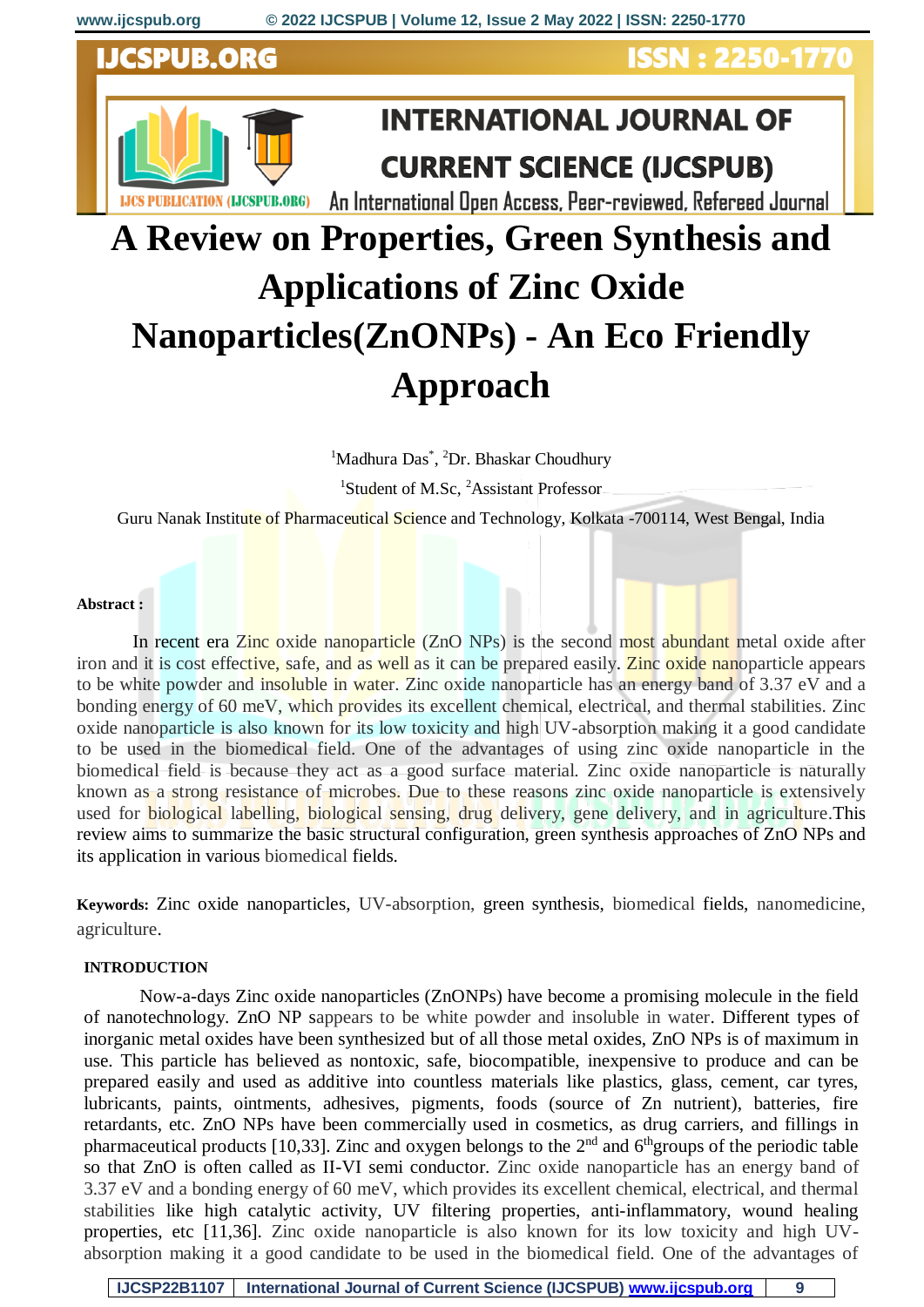using zinc oxide nanoparticle in the biomedical field is because they act as a good surface material. Zinc oxide nanoparticle is naturally known as a strong resistance of microbes. Due to these reasons zinc oxide nanoparticle is extensively used for biological labelling, biological sensing, drug delivery, gene delivery and also in agricultural field [44].

#### **PROPERTIES OF ZINC OXIDE NANOPARTICLES**

#### **Physical Properties**

Zinc oxide (ZnO) has been of great interest because of its excellent physical properties, such as low cost, non toxicity, high thermal stability, photosensitivity, advanced optical properties, and eco-friendly nature [54,47]. Zinc oxide crystallizes in two main forms, hexagonal wurtzite and cubic zinc blende. The wurtzite structure is most common and stable at ambient conditions. At optimum pressure and temperature, ZnO crystallized in the wurtzite (B4 type) structure shown in Fig. 1. Therefore, ZnO has been widely used in many fields, such as adsorption, paint, cosmetic, superconductor, and catalyst [17,18,27,28,45,51]. ZnO should have a sufficient structure area and morphology to allow the diffusion of active species and electron transfer [6]. ZnO with the wide band gap energy (3.37 eV) and the high exciton binding energy (60 meV) could absorb a larger fraction of the UV spectrum to oxidize harmful organic substances [25,39,55].



| <b>Molar Mass</b>          | 81.408 g/mol                    |
|----------------------------|---------------------------------|
| <b>Odor</b>                | odourless                       |
| <b>Density</b>             | 5.606 g/cm <sup>3</sup>         |
| <b>Melting point</b>       | 1975 ° c (Decompose)            |
| <b>Boiling point</b>       | 2360 $^{\circ}$ c               |
| <b>Solubility In Water</b> | 0.16 mg/100 ml(30 $^{\circ}$ c) |
| <b>Band Gap</b>            | $3.3\text{ eV}$                 |
| Refractive Index $(n_p)$   | 2.0041                          |

Table 1: Physicalproperties of ZnO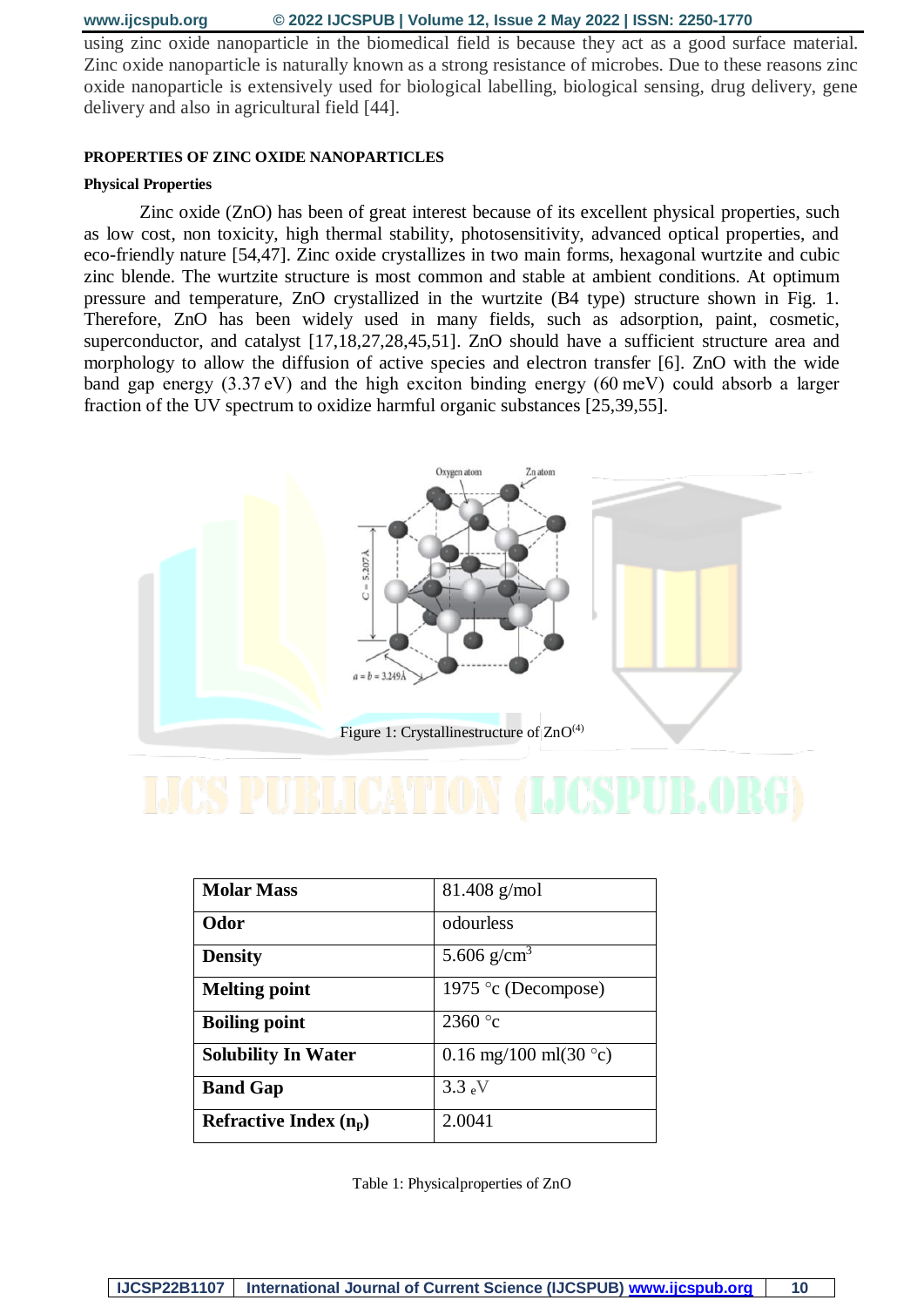#### **Optoelectronic Properties**

The most important factor responsible for a material to show a better optoelectronic property is the large exciton binding energy and this property is possessed by Zinc oxide having binding energy of 60 meV which could be attended at and above room temperature due to excitonic recombination. ZnO has large direct band gap of  $\sim$ 3.3 eV at room temperature so the pure ZnO has a transparent nature and it is colourless. The process of optical absorption and emission have been influenced by bound excitons which are extrinsic transition related to dopants or defects thereby usually responsible for creating discrete electronic states in the band gap. Further band gap can be placed from ~3–4 eV, alloying with cadmium oxide or magnesium oxide. Even in the absence of intentional doping, most ZnO has n-type character. The electron mobility of ZnO varies with temperature and has a maximum of  $\sim$ 2000 cm<sup>2</sup>/(V<sup>-s</sup>) at ~80 K. Data on hole mobility are scarce with values in the range 5- 30 cm<sup>2</sup> /(V<sup>-s</sup>). Due to the absence of p-type ZnO its electronic and optoelectronic applications which usually require junctions of n-type and p-type material [5]. Also high breakdown stress and high saturation velocity of zinc oxide increases its demand for the different electronic application. The excellent emitting power of ZnO has been investigated through different reports and line width of excitonic recombination is as narrow as 40 μeV with fine spectroscopic details have been observed. The refractive index of wurtzite ZnO as reported is  $nw = 2.008$  and  $ne = 2.029$ .

#### **Antimicrobial Properties**

Mechanisms of antimicrobial actions of ZnO materials have been explained in association with particular interaction based on their unique physicochemical properties of  $\text{Zn}^{2+}$  ion release, adsorption, and ROS generation [42], and the intracellular responses in microorganisms of energy metabolism inhibition; lipid peroxidation, and cell membrane damage; and DNA replication disruption, as well as DNA break [7,26] (Figure 2). The  $Zn^{2+}$  ions that are released from  $ZnO$  NPs induce an antimicrobial response in microorganisms due to interference in metabolic processes and disturbance in enzymatic systems [22,23]. ZnO NPs also have functions of particle adsorption to the bio membrane via a charge– charge interaction, and ROS generation as photocatalysts under UV and visible light irradiation [1,9,21,38]. Positively charged surfaces of ZnO NPs interact with the negatively charged cell wall or bio membrane of microorganisms [14]. They are internalized into the microorganisms after adsorption resulting in loss of cell integrity based on cell wall or membrane rupture, and further mediate oxidative stress owing to lipid peroxidation leading to DNA damage. Based on the fundamental mechanisms of action, ZnO NPs have a differential susceptibility against pathogenic microorganisms, affected by their physicochemical characteristics including morphology, particle size, and porosity [9,55,19,14].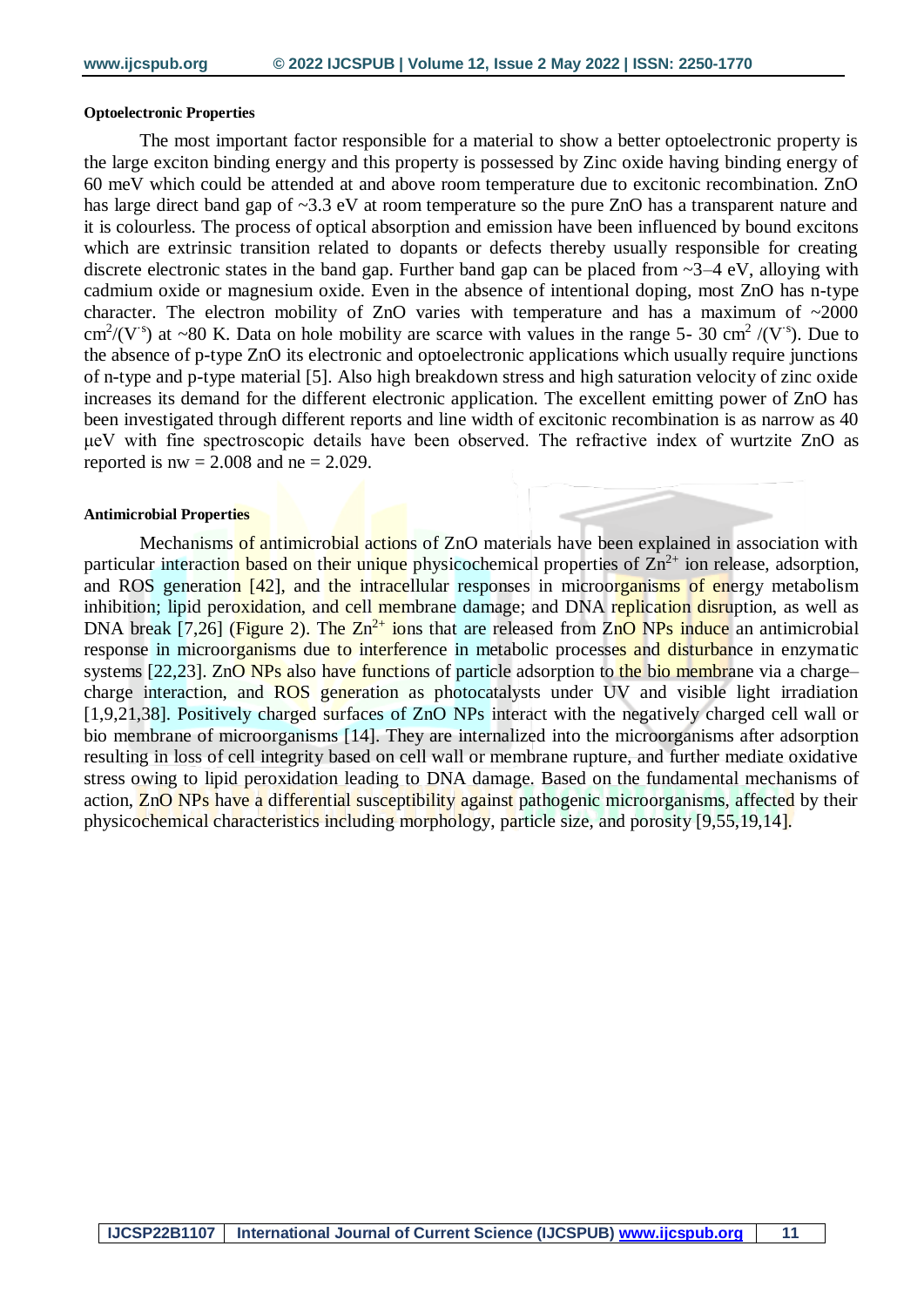

Figure 2. Mechanisms of zinc oxide (ZnO) materials used in antimicrobial applications<sup>{7,26}</sup>

#### **GREEN SYNTHESIS OF ZINC OXIDE NANOPARTICLES (ZnO NPs)**

The synthesis of ZnO NPs is generally divided into physical and chemical methods, which have the disadvantages of high energy consumption, low purity, uneven particle size distribution, high cost, large quantities of secondary waste, and irreversible pollution of the environment. As applications in which ZnO NPs are utilized increase in number, their synthesis using methods in which the environment is protected is of wide concern, principally because the concept of environmental protection is now deeply rooted in the expectations of the population. Green methods of synthesis refer to those in which microorganisms, enzymes, and plant extracts are used in the fabrication process. No toxic materials should be used, and the process is combined with low energy consumption. It has the advantages of environmental sustainability, eco-friendliness, and low cost, and is therefore, an attractive alternative to traditional physical and chemical methods [22].



Figure 3: Zinc oxide nanoparticle synthesis by using different sources<sup>(1)</sup>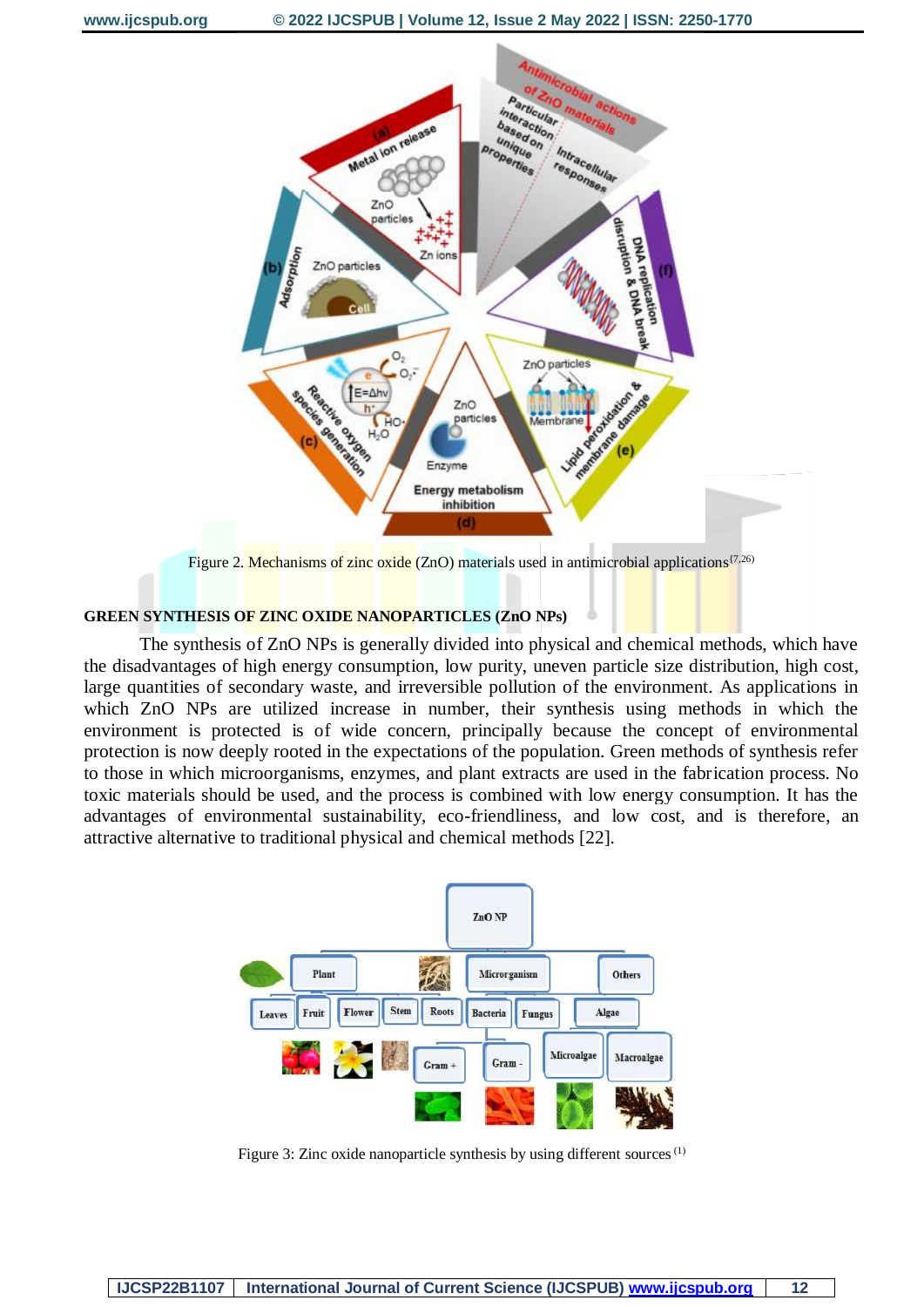#### **ZnO NPs synthesis by using plant extract:**

Plant mediated synthesis of nanoparticles (NPs) is a revolutionary technique that has wide range of applications in agriculture, food industry and medicine (Table 1). Due to the physio-chemical properties of plant based NPs, this method also offer an added advantage of increased life span of NPs that overcome the limitations of conventional chemical and physical methods of NPs synthesis [33]. Plants possess rich genetic variability with respect to number of biomolecules and metabolites like proteins, vitamins, coenzymes based intermediates, phenols, flavonoids and carbohydrates. These plant metabolites contain hydroxyl, carbonyl, and amine functional groups that react with metal ions and reduce their size into nano range. These molecules not only help in bioreduction of the ions to the nano scale size, but they also play a pivotal role in the capping of the nanoparticles which is important for stability and biocompatibility [34].

| SI.            | <b>Plant Species</b>                              | <b>Common</b>     | Part                   | <b>Size</b>                                 | <b>Shape</b>                                       | <b>Functional Group</b>                                                                                                                                                                                                                          |
|----------------|---------------------------------------------------|-------------------|------------------------|---------------------------------------------|----------------------------------------------------|--------------------------------------------------------------------------------------------------------------------------------------------------------------------------------------------------------------------------------------------------|
| N <sub>0</sub> |                                                   | <b>Name</b>       | parts<br>used          | (nm)                                        |                                                    |                                                                                                                                                                                                                                                  |
| $\mathbf{1}$   | Azadirachta<br>indica L.<br>(Meliaceae)           | Neem              | Fresh<br>leaves        | 18<br>(XDR)                                 | Spherical                                          | Amine, Alcohol,<br>Ketone, Carboxylic acid                                                                                                                                                                                                       |
| $\overline{2}$ | Azadirachata<br>indica L.<br>(Meliaceae)          | <b>Neem</b>       | Leaf                   | $9.6 - 25.5$<br>(TEM)                       | spherical                                          | Amide II stretching band,<br>C-N stretching band of<br>aliphatic, aromatic amide,<br>aliphatic<br>amine,<br>an<br>alcohol,<br>phenol,<br>secondary amine, C-H of<br>alkane and aromatics, C<br>$= C-H$ of alkynes, $C = O$ ,<br>C-C of an alkane |
| 3              | Aloe vera L.<br>(Liliaceae)                       | Ghrita-<br>kumari | Leaf<br>extract        | $8 - 20$<br>(XRD)                           | Spherical,<br>oval,<br>hexagonal                   | O-H of phenol, amines,<br>O-H of alcohol and C-H<br>of alkanes, the amide of<br>protein and enzymes.                                                                                                                                             |
| $\overline{4}$ | Aloe vera L.<br>(Liliaceae)                       | Ghrita-<br>kumari | Freeze<br><b>Dried</b> | $25 - 26$<br>(TEM<br>SEM)                   | Spherical,<br>hexagonal                            | None                                                                                                                                                                                                                                             |
| 5              | Pongamia<br>pinnata L.<br>(Fabaceae)              | Indian<br>Beech   | Fresh<br>leaves        | 26<br>(XRD)                                 | Spherical,<br>hexagonal<br>nano rod                | O-H stretching, $C = O$<br>stretching of carboxylic<br>acid or their ester, C-O-H<br>bending mode                                                                                                                                                |
| 6              | Pontederia<br>crassipes Mart.<br>(Pontederiaceae) | Water<br>Hyacinth | Fresh<br>leaves        | $32 - 36$<br>(SEM &<br>TEM),<br>32<br>(XRD) | Spherical<br>without<br>aggregation                | None                                                                                                                                                                                                                                             |
| $\tau$         | Cocos<br>nucifera L.<br>(Arecaceae)               | Coconut           | Coconut<br>water       | $20 - 80$<br>(TEM),<br>21.2<br>(XRD)        | Spherical<br>and<br>predomina<br>ntly<br>hexagonal | $O-H$<br>of<br>alcohol<br>and<br>carboxylic acid, $C = O$ of<br>ketones, C-N of aromatic<br>and aliphatic amines                                                                                                                                 |
| 8              | Moringa<br>oleifera Lam.<br>(Moringaceae)         | Drumstick<br>tree | Leaf                   | 24<br>$(XRD)$ ,<br>$16 - 20$<br>(FE-SEM)    | Spherical<br>and<br>granular<br>nano sized         | $O-H$ , C-H of alkane, C =<br>O of alcohol, carboxylic<br>acid                                                                                                                                                                                   |

Table 1: Plant mediated synthesis of ZnO nanoparticles (NPs)<sup>(1)</sup>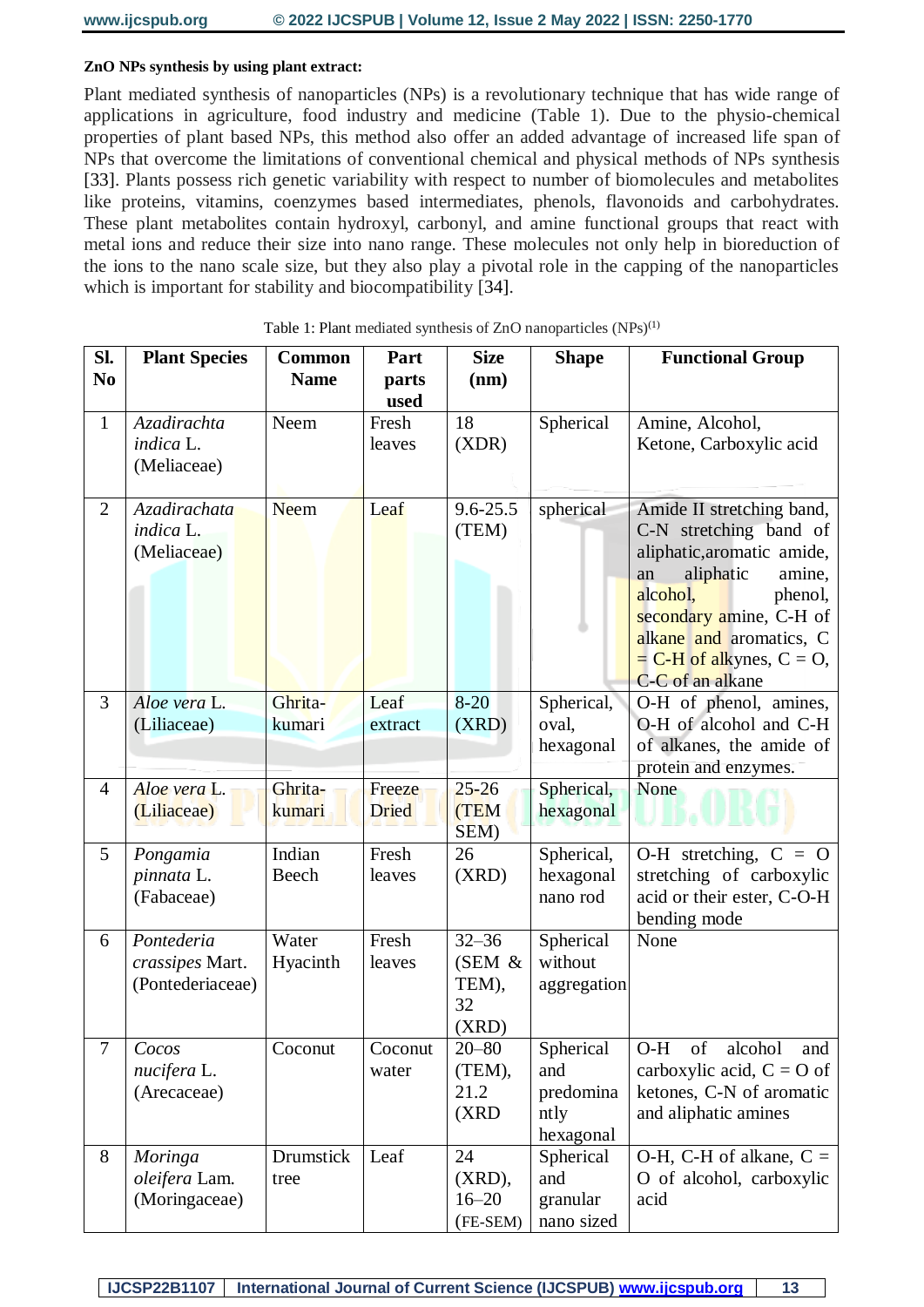| Ω  | Santalum<br>album L.<br>(Santalaceae)    | Sandal<br>wood | Leaves             | $&$ SEM),<br>$70 - 140$<br>(TEM) | 100(DLS   Nano rods                 | N-H stretching of amide<br>carboxylate<br>П.<br>group,<br>carbonyl group |
|----|------------------------------------------|----------------|--------------------|----------------------------------|-------------------------------------|--------------------------------------------------------------------------|
| 10 | Gossypium<br>herbaceum L.<br>(Malvaceae) | Cotton         | Cellulose<br>fibre | 13<br>(XRD)                      | Wurtzite,<br>spherical,<br>nano rod | $O-H$ , [C = O, C-O, C-O-<br>$C$ ] (due to $Zn$ precursor)               |

#### **ZnO NPs synthesis using microorganisms:**

NPs involve unicellular and multicellular biological entities including bacteria [24], yeast [31], fungi [40], virus [4] and algae [32]. These methods are cheap, non-toxic and eco-friendly. The microbes act as a tiny nano-factory in reducing the metal ions into metal NPs with the involvement of enzymes and other biomolecule compounds secreted or produced by the microbes. Nevertheless, only a few microbes are reported to have the capability to synthesise ZnO NPs. Microbes such as bacteria, fungi, and yeast play an important role in the biological synthesis of metal and metal oxide NPs. In the last decade, the use of microbes has gained increased interest in which there have been many studies conducted using various microorganisms' models. Nevertheless, the biological synthesis of ZnO NPs using microbes still remains unexplored. Table [2](https://jasbsci.biomedcentral.com/articles/10.1186/s40104-019-0368-z#Tab1) summarizes several of microbes that mediate the synthesis of ZnO NPs including their size, shape and special applications. Biological synthesis using microbes offers an advantage over plants since microbes are easily reproduced. Nonetheless, there are many drawbacks pertaining to the isolation and screening of potential microbes. The main drawback includes cost-effective of the synthesis processes as it is time-consuming and involves the use of chemical for growth medium. The presence of various enzymes, protein and other biomolecules from microbes plays a vital role in the reduction process of NPs. These multiple organic components secreted in the suspension or growth medium attributed to the formation of multiple sizes, shape with mono- and poly dispersed NPs [23]. Moreover, the protein secreted from microbes could act as a capping agent that confers stability of NPs formation.

| <b>SI</b>      | <b>Types of</b>                                    | Family            | <b>Size</b>                                                                                                         | <b>Shape</b>                            | <b>Functional Group</b>                         |  |  |
|----------------|----------------------------------------------------|-------------------|---------------------------------------------------------------------------------------------------------------------|-----------------------------------------|-------------------------------------------------|--|--|
| N <sub>0</sub> | <b>Microorganisms</b>                              |                   |                                                                                                                     |                                         |                                                 |  |  |
|                |                                                    |                   |                                                                                                                     |                                         |                                                 |  |  |
| $\mathbf{1}$   | Aeromonas<br>hydrophila<br>(Bacteria)              | Pseudomonadaceae  | 57.72<br>$(AFM)$ ,<br>$42 - 64$<br>(XRD)                                                                            | Spherical,<br>oval                      | Phosphorus compound,<br>monosubstituted alkynes |  |  |
| 2              | Lactobacillus<br>sporogens<br>(Bacteria)           | Bacillaceae       | $5 - 15$<br>(TEM),<br>11<br>(XRD)                                                                                   | Hexagonal<br>unit cell                  |                                                 |  |  |
| 3              | Serratia<br>ureilytica<br>(HM475278)<br>(Bacteria) | Enterobacteriacea | $170 - 250$<br>$(30 \text{ min})$ ,<br>$300 - 600$<br>$(60 \text{ min}),$<br>185-365<br>$(90 \text{ min})$<br>[SEM] | Spherical<br>to<br>nanoflower<br>shaped |                                                 |  |  |

Table 2: Microorganisms mediated synthesis of ZnOnanoparticles  $(NPs)^{(1)}$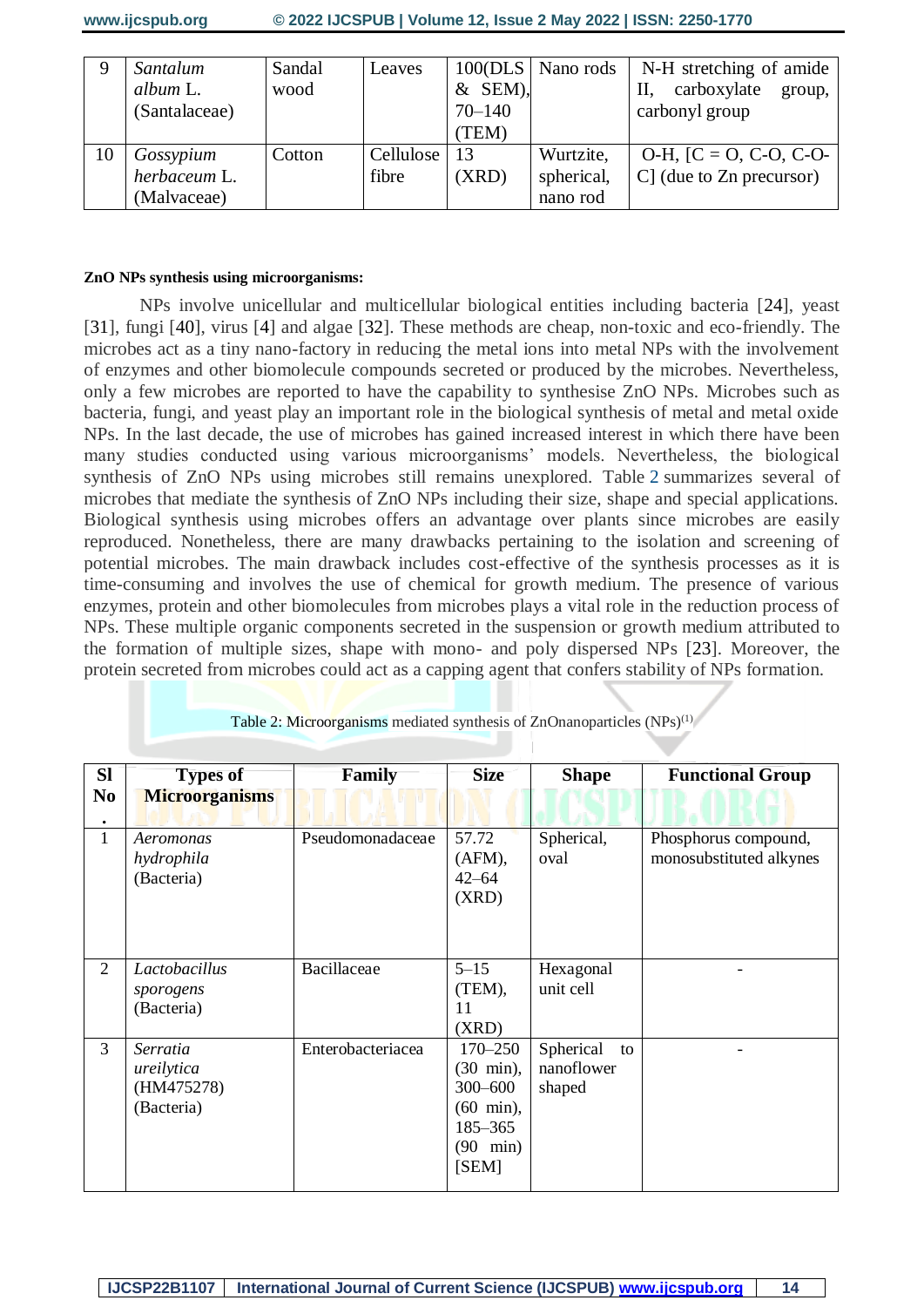| 4 | Chlamydomonas<br>reinhardtii<br>(Microalgae)      | Chlamydomonaceae   | $55 - 80$<br>$(HR-$<br>SEM),<br>21<br>(XRD)          | Nanorod,<br>nanoflower,<br>porous<br>nanosheet                        | $\overline{C}$ = O stretching, N-H<br>bending band of amide I<br>and a ide II, $C = O$<br>stretch of zinc acetate, C-<br>O-C of polysaccharide                                            |
|---|---------------------------------------------------|--------------------|------------------------------------------------------|-----------------------------------------------------------------------|-------------------------------------------------------------------------------------------------------------------------------------------------------------------------------------------|
| 5 | Sargassum<br>muticum<br>(Seaweeds)                | Sargassaceae       | $30 - 57$<br>(FE-<br>SEM),<br>42<br>(XRD)            | Hexagonal<br>wurtzite                                                 | Asymmetric<br>stretching<br>band of the sulfate group,<br>an asymmetric C-O band<br>associated<br>with<br>$C-O-$<br>$-OH$<br>$SO_3\&$<br>group,<br>sulfated polysaccharides.              |
| 6 | Sargassum<br>myriocystum<br>(Seaweeds)            | Sargassaceae       | 46.6<br>$(DLS)$ ,<br>$20 - 36$<br>(AFM)              | Spherical,<br>radial,<br>triangle,<br>hexagonal,<br>rod               | O-H and $C = O$ stretching<br>band, carboxylic acid                                                                                                                                       |
| 7 | Aspergillus<br>fumigatus<br>$(TFR-8)$<br>(Fungus) | Trichocomaceae     | $1.2 - 6.8$<br>$(DLS)$ ,<br>100<br>(agglome<br>rate) | Oblate<br>spherical and<br>hexagonal<br>forms<br>aggregate            |                                                                                                                                                                                           |
| 8 | <b>Aspergillus</b><br>terreus<br>(Fungus)         | Trichocomaceae     | $54.8 -$<br>82.6<br>(SEM),<br>29<br>(XRD)            | spherical                                                             | C-N bond of primary<br>amine, C-O of primary<br>alcohol,<br>primary<br>$\&$<br>secondary alcohol, $N = O$<br>aromatic nitro compound,<br>alkyl $C = C$ , amide, open<br>chain imino group |
| 9 | Candida albicans<br>(Fungus)                      | Saccharomycetaceae | 25<br>$(XRD)$ ,<br>$15 -$<br>25(SEM)<br>20<br>(TEM)  | Quasi-<br>spherical,<br>hexagonal<br>phase<br>(wurtzite<br>Structure) |                                                                                                                                                                                           |

#### **APPLICATION OF ZINC OXIDE NANOPARTICLES**

#### **Bioimaging with Zinc oxide nanoparticle :**

The optical properties of ZnO nanoparticles can be tuned by doping with appropriate elements [52]. In one report, ZnO NPs has been doped with different cations (Co, Cu, or Ni) and stabilized in aqueous colloidal solutions, which are employed for cellular imaging studies in various cells [50]. It has been suggested that these small ZnO nanoparticles can penetrate into the cell nucleus. Since ZnO NPs exhibit efficient excitonic blue and near-UV emission, which can also have green luminescence related to oxygen vacancies [15, 48], many reports exist in the literature on the use of ZnO NPs for cellular imaging. Taking advantage of their intrinsic fluorescence, the penetration of ZnO nanoparticles

**IJCSP22B1107 International Journal of Current Science (IJCSPUB) [www.ijcspub.org](http://www.ijcrt.org/) 15**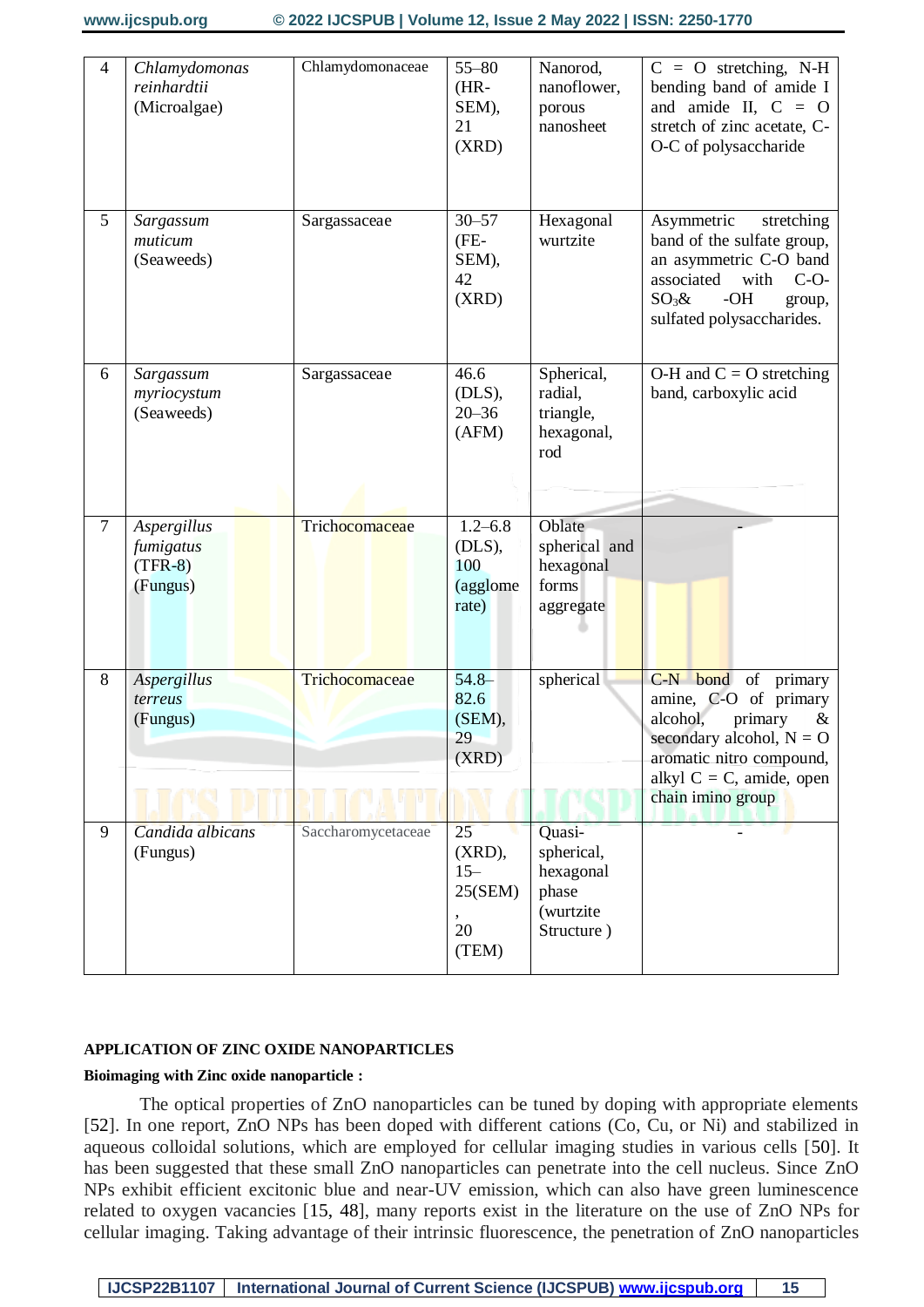in human skin is imaged *in vitro* and *in vivo* [58]. It has been found that most ZnO nanoparticles stayed in the stratum corneum with low possibility to result in safety concerns. In another study, biocompatible ZnO NPs with nonlinear optical properties are synthesized, encapsulated within the nonpolar core of phospholipid micelles, and conjugated with folic acid (FA) for nonlinear optical microscopy [20]. The micelle encapsulated ZnO NPs are stable in aqueous solutions and FAconjugated ZnO NPs are found to accumulate intracellularly throughout the cytoplasm, without inducing cytotoxicity in live cells. Recently, transferrin-conjugated green fluorescent ZnO NPs has also been reported for cancer cell imaging with minimum cytotoxicity [43].

#### **Drug Delivery with ZnO nanoparticles :**

ZnO NPs are versatile nano-platforms for not only bioimaging but also drug delivery applications, due to their large surface area, versatile surface chemistry, phototoxic effect, among others. *In vitro* studies have shown that ZnO nanoparticles can be highly toxic to cancer cells [16] or bacteria and leukemic T cells [49]. Therefore, not only have ZnO NPs been investigated as drug/gene delivery vehicles, they have also been studied for cancer therapy. One of the major obstacles in dendritic cell (DC)-based cancer immunotherapy is the development of a delivery system which can efficiently deliver target antigens into DCs [12]. Because of the large surface area, nanomaterials are promising candidates for this application. Recently, Fe<sub>3</sub>O<sub>4</sub>-ZnO core-shell nanoparticles with an average diameter of 16 nm has been prepared to deliver carcino-embryonic antigen into DCs, which could also serve as imaging contrast agents [8]. Antigen-bound nanoparticles have efficiently taken up by DCs *in vitro*, where the ZnO shell facilitated cell internalization and significantly reduced the incubation time needed for labeling DCs [56].

#### **Gene Delivery with ZnO nanoparticle :**

Gene therapy has attracted considerable interest over the last several decades for cancer treatment [30]. One major challenge of gene therapy is the development of safe gene vectors which can protect DNA from degradation and enable cellular uptake of DNA with high efficiency. A wide variety of nanomaterials have been investigated for gene delivery and gene therapy applications, including ZnO NPs which have shown promise in various literature reports. In a series of studies, threedimensional tetrapod-like ZnO nanostructures has been investigated as gene vectors to deliver pEGFPN1 DNA (which contains the gene for green fluorescent protein) to A375 human melanoma cells [34,35]. The plasmid DNA (pDNA) has been attached to ZnO nanostructures via electrostatic interactions, and the three needle-shaped legs favoured the internalization of the tips within the cells for gene delivery. No significant cytotoxicity has been observed, which are reportedly attributed to the three dimensional geometry.

#### **Biosensor based on ZnO nanomaterials :**

Biosensors (e.g. photometric, calorimetric, electrochemical, piezoelectric, among others when categorized based on the detection principles) are widely used in healthcare, chemical/biological analysis, environmental monitoring, and food industry [57]. Nanomaterials, alone or in combination with biologically active substances, are attracting ever-increasing attention since they can provide a suitable platform for the development of high performance biosensors due to their unique properties [53]. For example, the high surface area of nanomaterials can be employed to immobilize various biomolecules such as enzymes, antibodies, and other proteins. In addition, they can allow for direct electron transfer between active sites of the biomolecules and the electrode.

#### **Role of ZnO NPs in Agriculture:**

Agriculture is backbone of third world economics but unfortunately now, the agriculture sector is facing various global challenges like climate changes, urbanization, sustainable use of resources, and environmental issues such as runoff, accumulation of pesticides and fertilizers; human population is increasing day by day and food demand is growing rapidly and estimated population increase in world from current level of 6 billion to 9 billion by 2050 is expected. So we must adopt efficient techniques to make agriculture more sustainable [13].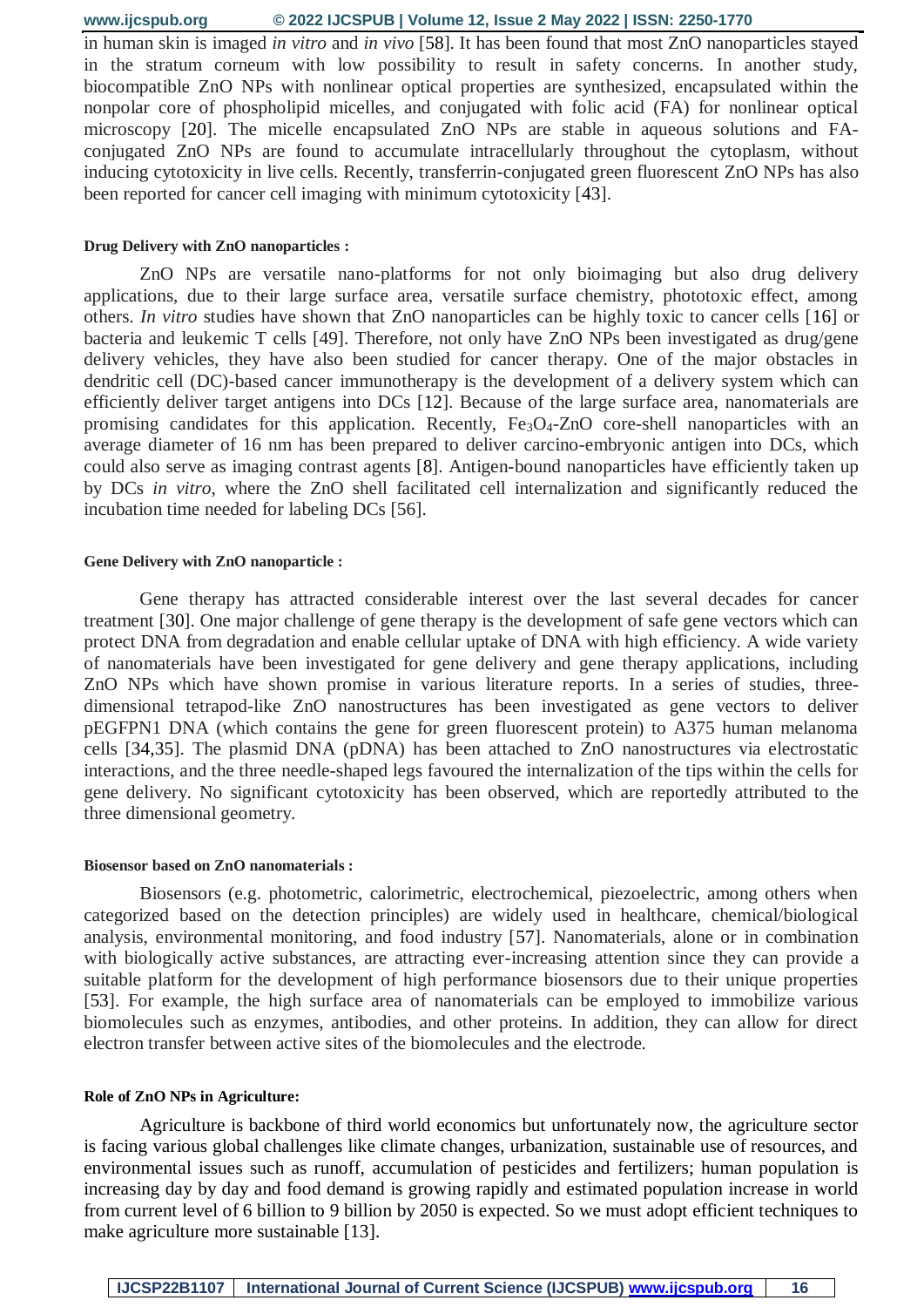Nanotechnology has a dominant position in transforming agriculture and food production. Nanotechnology has a great potential to modify conventional agricultural practices. Most of the agrochemicals applied to the crops are lost and do not reach the target site due to several factors including leaching, drifting, hydrolysis, photolysis, and microbial degradation. Nanoparticles and nanocapsules provide an efficient means to distribute pesticides and fertilizers in a controlled fashion with high site specificity thus reducing collateral damage. Farm application of nanotechnology is gaining attention by efficient control and precise release of pesticides, herbicides, and fertilizers. Nanosensors development can help in determining the required amount of farm inputs such as fertilizers and pesticides. Nanosensors for pesticide residue detection offer high sensitivity, low detection limits, super selectivity, fast responses, and small sizes. They can also detect level of soil moisture and soil nutrients. Plants can rapidly absorb nanofertilizers. Nano-encapsulated slow release fertilizers can save fertilizer consumption and minimize environmental pollution [46].

#### **CONCLUSION**

The rapid development of engineered nanoparticles (ENPs) has increased their applications in medical, engineering, cosmetic, food industry also in agriculture. However, the adverse effect of ENPs on environment, essential microorganisms, and human health has been suggested. The consequence of ingesting ENPs could be fatal to the host. Ironically, with the advertisement of nanomaterial containing products, no regulation has yet to be established regarding the use of ENPs in foods and agriculture. ZnO NPs have tremendous physical and optical properties. They also possess antimicrobial actions against some bacteria and fungi. As far as synthesis of zinc oxide nanoparticles is concerned they can be synthesized by chemical methods but in recent times due to evolution of green chemistry, biogenic synthesis of ZnO NPs is also possible by using different plant extracts. Concerned nanoparticles play a significant role in agriculture, where colloidal solution of ZnO NPs is used in nanofertilizers. Application of these nanoparticles to crops increases their growth and yield. As food demand is increasing day by day the yield of staple food crops is much low. So it is need of the hour to commercialize metal nanoparticles for sustainable agriculture.

#### **ACKNOWLEDGEMENT**

I would like to thanks Director Professor (Dr.) Abhijit Sengupta and Principal Professor (Dr.) Lopamudra Datta for providing me this opportunity to work on this review. I am also thankful to Dr.Bhaskar Choudhury, my mentor for his expert advice and encouragement throughout preparation of the manuscript.

### **REFERENCES**

1) Adhikari, S.; Gupta, R.; Surin, A.; Kumar, T.S.; Chakraborty, S.; Sarkar, D.; Madras, G. 2016, Visible light assisted improved photocatalytic activity of combustion synthesized spongy-ZnO towards dye degradation and bacterial inactivation. RSC Adv. 6 : 80086–80098.

2) Ali, A.; Phull, A.R.; Zia, M. 2018, Elemental zinc to zinc nanoparticles: Is ZnO NPs crucial for life? Synthesis, toxicological, and environmental concerns.Nanotechnol.Rev. 7 : 413.

3) Arya, V. 2010. Living systems: Eco-friendly nanofactories. Dig. J. Nanomater Bios. 5 : 9–21.

4) Azizi, S. ; Ahmad, M.B.; Namvar, F.; Mohamad, R. 2014, Green biosynthesis and characterization of zinc oxide nanoparticles using brown marine macroalga *Sargassum muticum* aqueous extract.Mater Lett.116 : 275–7.

5) Barzinjy, A. ; Hamad, S.; Azeez, H. 2020, Structure, synthesis and applications of ZnO nanoparticles: A Review. Jordan Journal of Applied Science. 13 : 123-135.

6) Balu. K.; Selvam, R.; Velmurugan, M.; Swaminathan, M. 2010, Influence of operational parameters on photodegradation of Acid Black 1 with ZnODesalination and Water Treatment, 24(1–3) : 132–139.

7) Cheeseman, S.; Christofferson, A.J.; Kariuki, R.; Cozzolino, D.; Daeneke, T.; Crawford, R.J.; Truong, V.K.; Chapman, J.; Elbourne, A. 2000, Antimicrobial metal nanomaterials: from passive to stimuli-activated applications. Adv. Sci. 7(10) : 1902913.

8) Cho, N.H.; Cheong, T.C.; Min, J.H. 2011, A multifunctional core-shell nanoparticle for dendritic cell-based cancer immunotherapy. Nat Nanotechnol. 6: 675–82.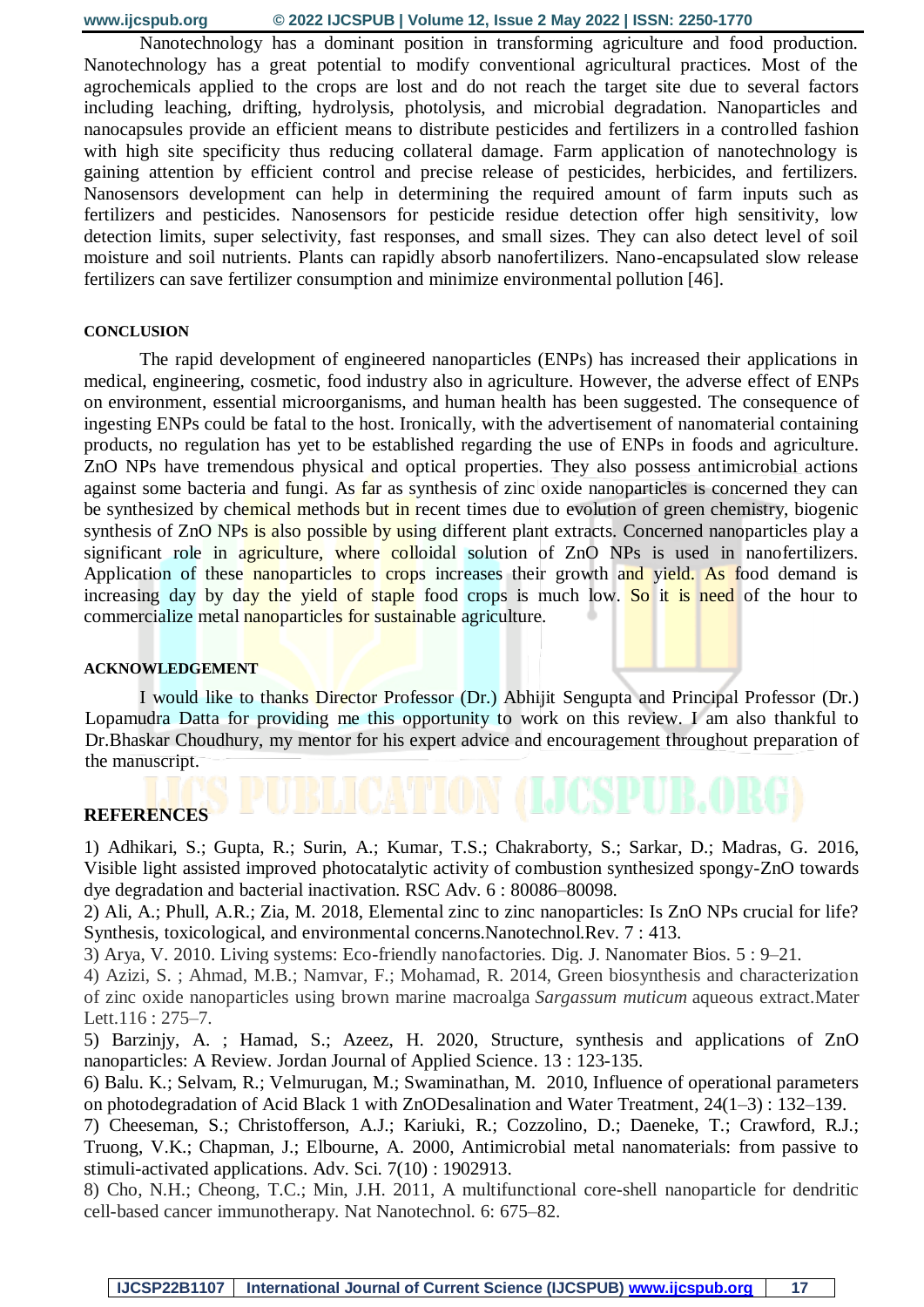9) De-Silva, B.L.; Abuçafy, M.P.; Berbel Manaia, E.; Oshiro Junior, J.A.,Chiari-Andréo, B.G.; Pietro, R.C.R.; Chiavacci, L.A. 2019, Relationship between structure and antimicrobial activity of zinc oxide nanoparticles: an overview. Int. J. Nanomed. 14 : 9395–9410.

10) Fakhari, S. ; Jamzad, M. ; Fard, H.K. 2014, Green synthesis of zinc oxide nanoparticles: a comparison, Green Chemistry Letters and Reviews, 12:1-19.

11) Farzana, R. ; Rajarao, R. ; Behera, P.R. ; Hassan, K. ; Sahajwalla, V. 2018, Zinc Oxide nanoparticles from waste Zn-C battery via thermal route: characterization and properties. Nanomaterials. 8(9) : 717.

12) Figdor, C.G. ; de Vries, I.J. ; Lesterhuis, W.J.; Melief, C.J. 2014, Dendritic cell immunotherapy: mapping the way. Nat Med. 10:475–80.

13) Herbert, C.; Yada, R. 2011, Nanotechnologies in agriculture: new tools for sustainable development, Trends in Food Science & Technology, 22(11) : 585–594.

14) Hajipour, M.J. ; Fromm, K.M. ; Akbar A. A. ; de Aberasturi, D.J., Larramendi, I.R. ; Rojo, T., Serpooshan, V. ; Parak, W.J. ; Mahmoudi, M. 2012, Antibacterial properties of nanoparticles. Trends Biotechnol. 30 : 499–511.

15) Heo, Y.W. ; Norton, D.P. ; Pearton, S.J .2005, Origin of green luminescence in ZnO thin film grown by molecular-beam epitaxy. J Appl Phys., 98 : 073502–6.

16) Hanley, C. ; Layne, J.; Punnoose, A. 2018, Preferential killing of cancer cells and activated human T cells using ZnO nanoparticles. Nanotechnology. 295103.

17) Hajime, N. Motokucho, S.; Miyazaki, K. 2015, Difference in polystyrene oxo-biodegradation behavior between copper phthalocyanine modified TiO<sub>2</sub> and ZnO paint photocatalyst systems, Polymer Degradation and Stability, 120 : 1–9.

18) Iqbal, A.A. ; Shahabuddin, M. ; Alzayed N. S. 2013, Enhancement of critical current density for nano (n)-ZnO doped  $MgB_2$  superconductor, Physica C: Superconductivity, 495: 208–212.

19) Jin, S.E.; Jin, J.E.; Hwang, W.; Hong, S.W. 2019, Photocatalytic antibacterial application of zinc oxide nanoparticles and self-assembled networks under dual UV irradiation for enhanced disinfection. Int. J. Nanomed. 14 :1737–1751.

20) Kachynski, A.V.; Kuzmin, A.N. ; Nyk, M. ; Roy, I. ; Prasad, P.N. 2008, Zinc oxide nanocrystals for non-resonant nonlinear optical microscopy in biology and medicine. J Phys Chem C Nanomater Interfaces. 112:10721–4.

21) Kaliraj, L.; Ahn, J.C.; Rupa, E.J.; Abid, S.; Lu, J.; Yang, D.C. 2019, Synthesis of panos extract mediated ZnO nano-flowers as photocatalyst for industrial dye degradation by UV illumination. J. Photochem. Photobiol. B Biol. 199 : 111588.

22) Khan, S.A. ; Noreen, F. ; Kanwal, S. 2018, Green synthesis of ZnO and Cu-doped ZnO nanoparticles from leaf extracts of *Abutilon indicum*, *Clerodendrum infortunatum, Clerodendrum inerme* and investigation of their biological and photocatalytic activities. Mater Sci. Eng C Mater Biol. Appl. ,82: 46–59.

23) Kitching, M. ; Ramani, M. ; Marsili, E. 2015, Fungal biosynthesis of gold nanoparticles: mechanism and scale up. Microb. Biotechnol., 8:904–17.

24) Kundu, D.; Hazra, C. ; Chatterjee, A. ; Chaudhari, A. ; Mishra, S. 2014, Extracellular biosynthesis of zinc oxide nanoparticles using *Rhodococcus pyridinivorans* NT2: multifunctional textile finishing, biosafety evaluation and in vitro drug delivery in colon carcinoma. J Photochem. Photobiol. Biol., 140:194–204.

25) Kotikala, S.B.; Ramachandra-Reddy, A. ; Sujatha, C. ; Venugopal Reddy, K. ; Mallika, A. N. 2013, Synthesis and optical characterization of porous ZnO, Journal of Advanced Ceramics, 2(3) : 260–265.

26) Lemire, J.A.; Harrison, J.J.; Turner, R.J. 2013, Antimicrobial activity of metals: Mechanisms, molecular targets and applications. Nat. Rev. Microbiol., 11: 371–384.

27) Mai, L.T.; Hoai, L. T. ; Tuan, V. A. 2018, Effects of reaction parameters on photodegradation of caffeine over hierarchical flower-like ZnO nanostructure, Vietnam Journal of Chemistry, 56(5) : 647– 653.

28) Muhammad. N. Z. ; Dar, Q. ; Nawaz, F. ; Iqbal, M. ; Nazar, M. F. 2019, Effective adsorptive removal of azo dyes over spherical ZnO nanoparticles, Journal of Materials Research and Technology,  $8(1)$ : 713–725.

29) Makarov, V. V. 2014, Green nanotechnologies: synthesis of metal nanoparticles using plants. Acta Naturae, 6 : 35–44.

30) McCormick, F. 2001, Cancer gene therapy: fringe or cutting edge? Nat Rev Cancer.1:130–41.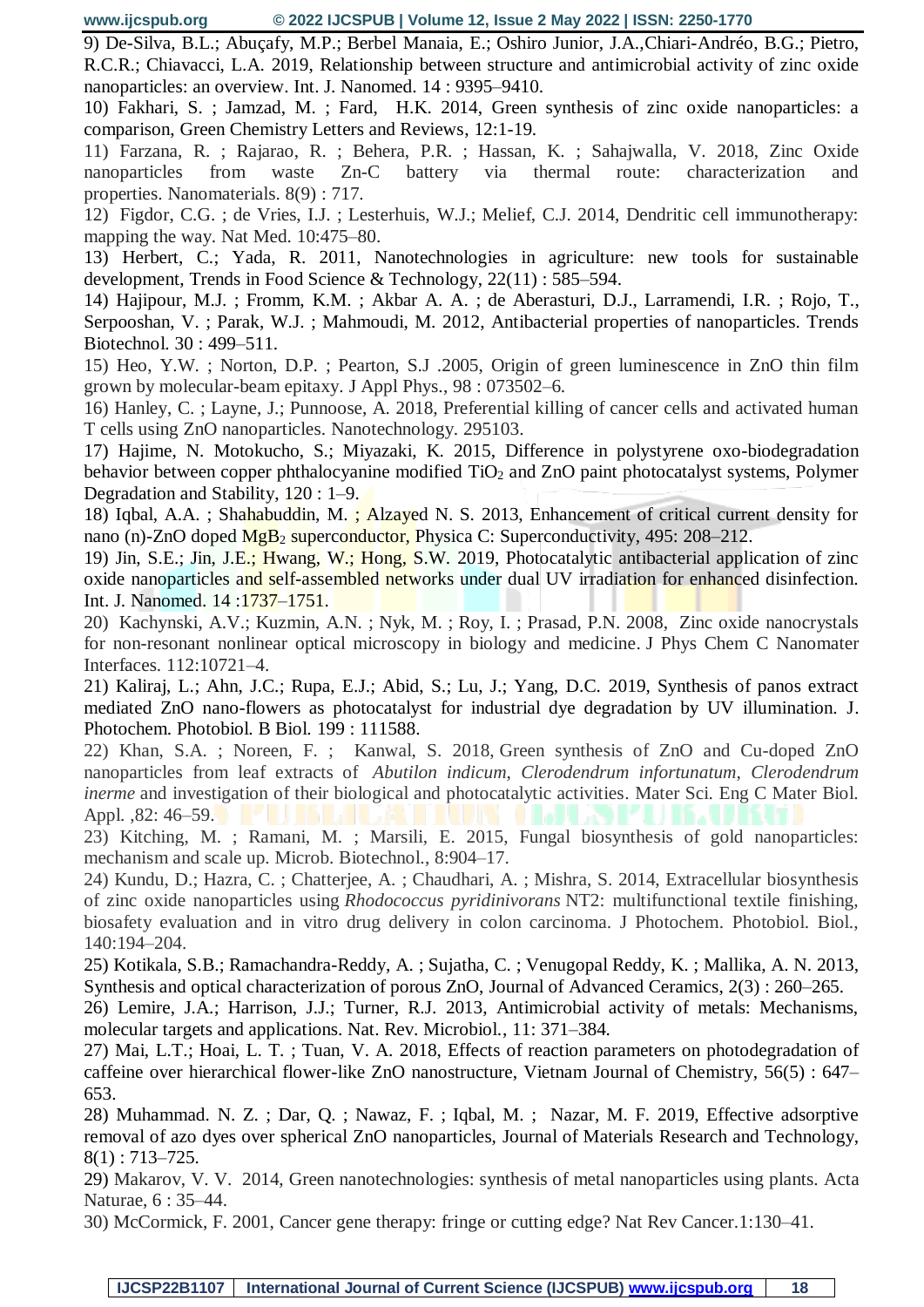31) Moghaddam, A.B.; Moniri. M. ; Azizi, S. ; Rahim, R.A. ; Ariff, A.B. Saad, W.Z. 2017, Biosynthesis of ZnO nanoparticles by a new *Pichia kudriavzevii* yeast strain and evaluation of their antimicrobial and antioxidant activities. Molecules. 22:1–18.

32) Nam, K.T.; Kim, D.W.; Yoo, P.J. ; Chiang, C.Y.; Meethong, N.; Hammond, P.T., 2006, Virusenabled synthesis and assembly of nanowires for lithium ion battery electrodes. Science. 312: 885–8.

33) Nagarajan, S.; Kuppusamy, A.K. 2013, Extracellular synthesis of zinc oxide nanoparticle using seaweeds of gulf of Mannar, India. J. Nanobiotechnol., 11:39.

34) Nie, L.; Gao, L.; Feng, P. 2006, Three-dimensional functionalized tetrapod-like ZnO nanostructures for plasmid DNA delivery. Small. 2: 621–5.

35) Nie, L.; Gao, L.; Yan, X.; Wang, T. 2007, Functionalized tetrapod-like ZnO nanostructures for plasmid DNA purification, polymerase chain reaction and delivery. Nanotechnology. 18 : 015101.

36) Okpara, E.C., Fayemi, O.E., Sherif, E.S.M. ; Junaedi, H. ; Ebenso, E.E. 2013, Green wastes mediated zinc oxide nanoparticles: synthesis, characterization, electrochemical studies. Materials, 13(19) : 4241.

37) Pasquet, J.; Chevalier, Y.; Pelletier, J.; Couval, E.; Bouvier, D.; Bolzinger, M.A. 2014, The contribution of zinc ions to the antimicrobial activity of zinc oxide. Colloids Surf. A Physicochem. Eng. Asp. 457 : 263–274.

38) Pelgrift, R.Y. ; Friedman, A.J. 2013, Nanotechnology as a therapeutic tool to combat microbial resistance. Adv. Drug Deliv. Rev. 65 :1803–1815.

39) Riaz, W, ; Ansari, S. G. ; Kim, Y. S. 2007, Low temperature solution synthesis and characterization of ZnO nano-flowers, Materials Research Bulletin, 42(9) : 1640–1648.

40) Shamsuzzaman, M.A.; Khanam, H.; Aljawfi, R.N. 2017, Biological synthesis of ZnO nanoparticles using *C. albicans* and studying their catalytic performance in the synthesis of steroidal pyrazolines. Arab J Chem. 10: 1530–6.

41) Sharma, S.; Kumar, K.; Thakur, N.; Chauhan, S.; Chauhan, M.S. 2015, The effect of shape and size of ZnO nanoparticles on their antimicrobial and photocatalytic activities: A green approach. Bull. Mater. Sci, 43:20.

42) Sirelkhatim, A.; Mahmud, S.; Seeni, A.; Kaus, N.H.M.; Ann, L.C.; Bakhori, S.K.M.; Hasan, H.; Mohamad, D. 2015, Review on zinc oxide nanoparticles: antibacterial activity and toxicity mechanism. Nano-micro Lett. 7 : 219–242.

43) Sudhagar, S.; Sathya, S.; Pandian, K.; Lakshmi, B.S. 2011, Targeting and sensing cancer cells with ZnO nanoprobes in vitro. Biotechnol. Lett. 33 : 1891–6.

44) Surendra, T.V.; Roopan, S.M., Al-Dhabi, N.A. 2016, Vegetable peel waste for the production of ZnO nanoparticles and its toxicological efficiency, antifungal, hemolytic, and antibacterial activities. Nanoscale Res Lett., 11546.

45) Tat, P.V.; Tran, A.; Le, V.D. 2020, Facile preparation of ZnO nanoparticles and Ag/ZnO nanocomposite and their photocatalytic activities under visible light. International Journal of Photoenergy, 8897667.

46) Tollamadugu, N.P. ; Sudhakar, P.; Sreenivasulu, Y. 2012, Effect of nanoscale zinc oxide particles on the germination, growth and yield of peanut, Journal of Plant Nutrition, 35(6) : 905–927.

47) Thangeeswari, T.; George, A. T. ; Kumar, A.A. 2016, Optical properties and FTIR studies of cobalt doped ZnO nanoparticles by simple solution method. Indian Journal of Science and Technology, 9(1) : 1 -4.

48) Vanheusden, K.; Warren, W.L.; Seager, C.H. 1996, Mechanisms behind green photoluminescence in ZnO phosphor powders. J Appl. Phys.,79 : 7983–90.

49) Wang, H.; Wingett, D.; Engelhard, M.H. 2009, Fluorescent dye encapsulated ZnO particles with cell-specific toxicity for potential use in biomedical applications. J Mater Sci Mater Med. 20:11–22.

50) Wu, Y.L.; Fu, S.; Tok, A.I. 2008, A dual-colored bio-marker made of doped ZnO nanocrystals. Nanotechnology. 19 : 345605.

51) Xu, L. ; Wang, M.; Zhu Y. 2020, ZnO NPs delay the recovery of psoriasis-like skin lesions through promoting nuclear translocation of p-NFκB p65 and cysteine deficiency in keratinocytes. Journal of Hazardous Materials, 124566.

52) Xue, F.; Liang, J.; Han, H. 2011, Synthesis and spectroscopic characterization of water-soluble Mn-doped ZnO (x) S(1-x) quantum dots. Spectrochim, Acta A Mol Biomol. Spectrosc. 83:348–52.

53) Yakimova, R.; Selegard, L.; Khranovskyy, V. 2012, ZnO materials and surface tailoring for biosensing. Front Biosci. (Elite Ed) 4 : 254–78.